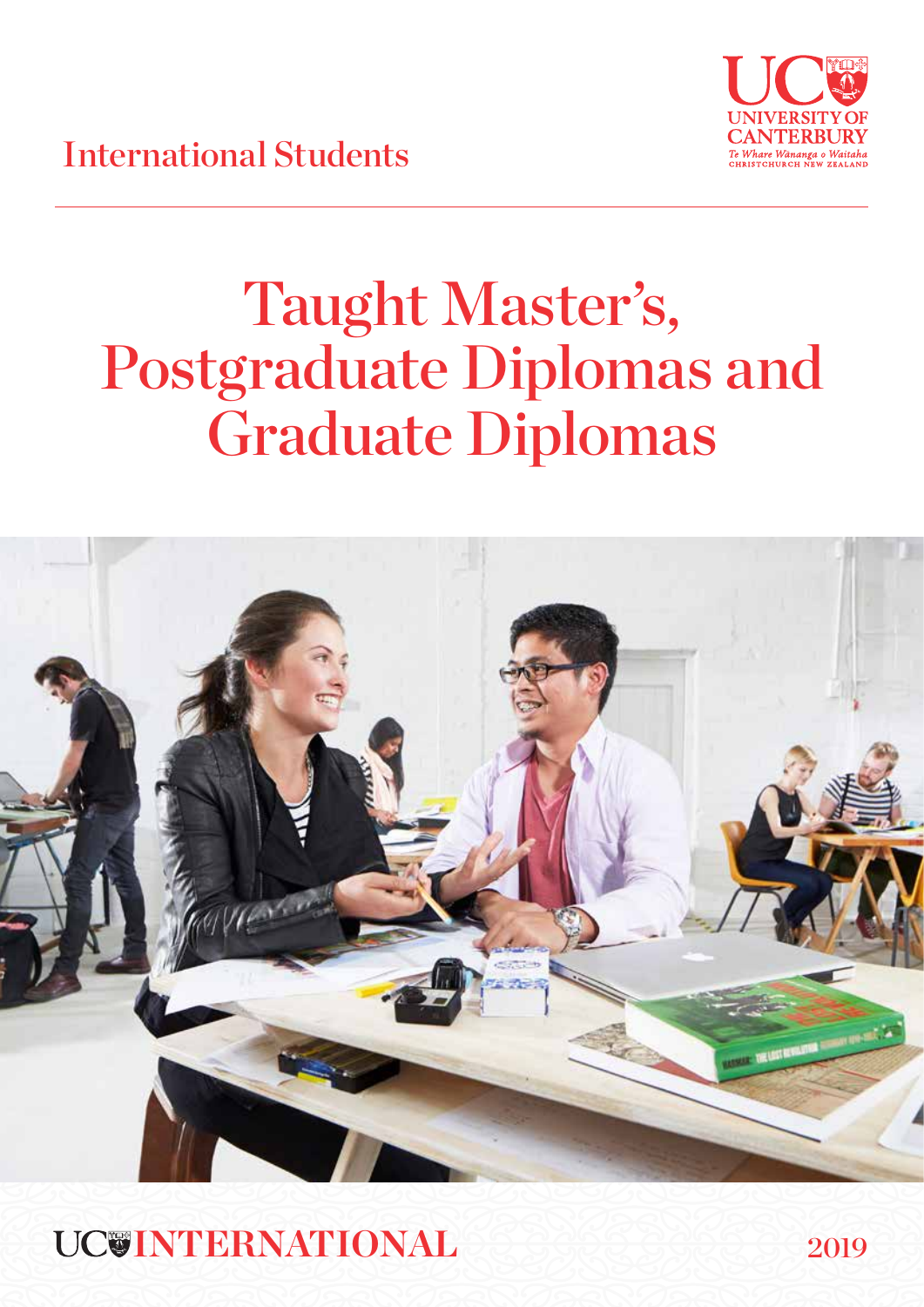# Introduction



As Director of International Growth Strategies at the University of Canterbury (UC), it is my pleasure to introduce our taught Master's, postgraduate diplomas and graduate diplomas.

These programmes have been designed specifically for students looking to extend their current skills, knowledge and competencies in a range of specialised and general fields. Students can enhance their understanding in a chosen area of study and significantly increase their employability in the New Zealand and international markets.

#### **Dr. Ian MacDonald**

Director of International Growth Strategies Kaihautū Tāwāhi



We are very aware that students and their families make well-considered decisions around destinations, programmes, and providers of postgraduate education. With a strong local economy and labour market, representing the lowest unemployment rate in Australasia<sup>2</sup>, we believe that Christchurch and UC are well positioned to provide students with critical opportunities to both study and gain employment post-graduation. We also know that other key factors for students choosing postgraduate programmes include the level and length of study, price of the programme and any special features that are offered.

Accordingly most of the offerings shown here are one year programmes that are price effective, and offer a number of key features such as Deans Awards Scholarships(up to 10% of the fees) and the possibility of an internship within the course of study.

Also, all programmes qualify under immigration New Zealand as full-time study, allowing any graduate to gain a stay-over 3 year open work visa in New Zealand on the successful completion of their qualification\* .

#### Taught master's and postgraduate diplomas

The popularity of taught master's and postgraduate diplomas has increased dramatically over the past six plus years as students look for more practical and applied postgraduate programmes that will help make them more work-ready and highly marketable in today's competitive environment. The increase in one-year master's has also made these programmes efficient allowing students go back to university and exit within the shortest possible time frame.

A number of programmes also allow students to come from a non-specialised background which gives them the ability to convert to a different area of study than what they undertook at their undergraduate level. Programmes in Commerce, Arts, Science, Engineering, Education, Health and Law present a wide range of possibilities for students looking to take themselves to the next level of education.

We hope you will enjoy looking at our programme offerings. Please refer to our website www.canterbury.ac.nz for full information on all available courses.

\* For more information on post study work rights please visit: www.immigration.govt.nz

1 Budget Economic and Fiscal Update 2018, NZ Treasury 2 Canterbury Development Corporation

### Entry requirements for postgraduate qualifications at UC

#### Academic requirements

Admission to postgraduate study is based on academic merit and an applicant's ability to undertake study in a specialist field of enquiry or professional practice. Normally the minimum requirement is at least a B average in prior studies equivalent to a three or four-year bachelor's degree from a New Zealand university.

#### English Language requirements:

- IELTS Academic with an average score of 6.5, with a minimum of 6.0 in reading, writing, listening and speaking
- TOEFL iBT total minimum score of 90, minimum score of 19 in writing
- TOEFL PBT with a minimum score of 575 and TWE with a minimum score of 4.5
- CCEL EAP Level 2 with a minimum B+ grade
- CAE or CPE score of 176 with a minimum of 169 in reading, writing, listening and speaking
- Pearson Test of English (Academic) PTE with an overall score of 64 and no PTE communicative skills score below 58

Some departments and programmes might require higher test scores. Please refer to specific course or qualification information for further details

\* UC recommends the English language programme offered by our partner on campus CCEL (www.ccel.co.nz/)

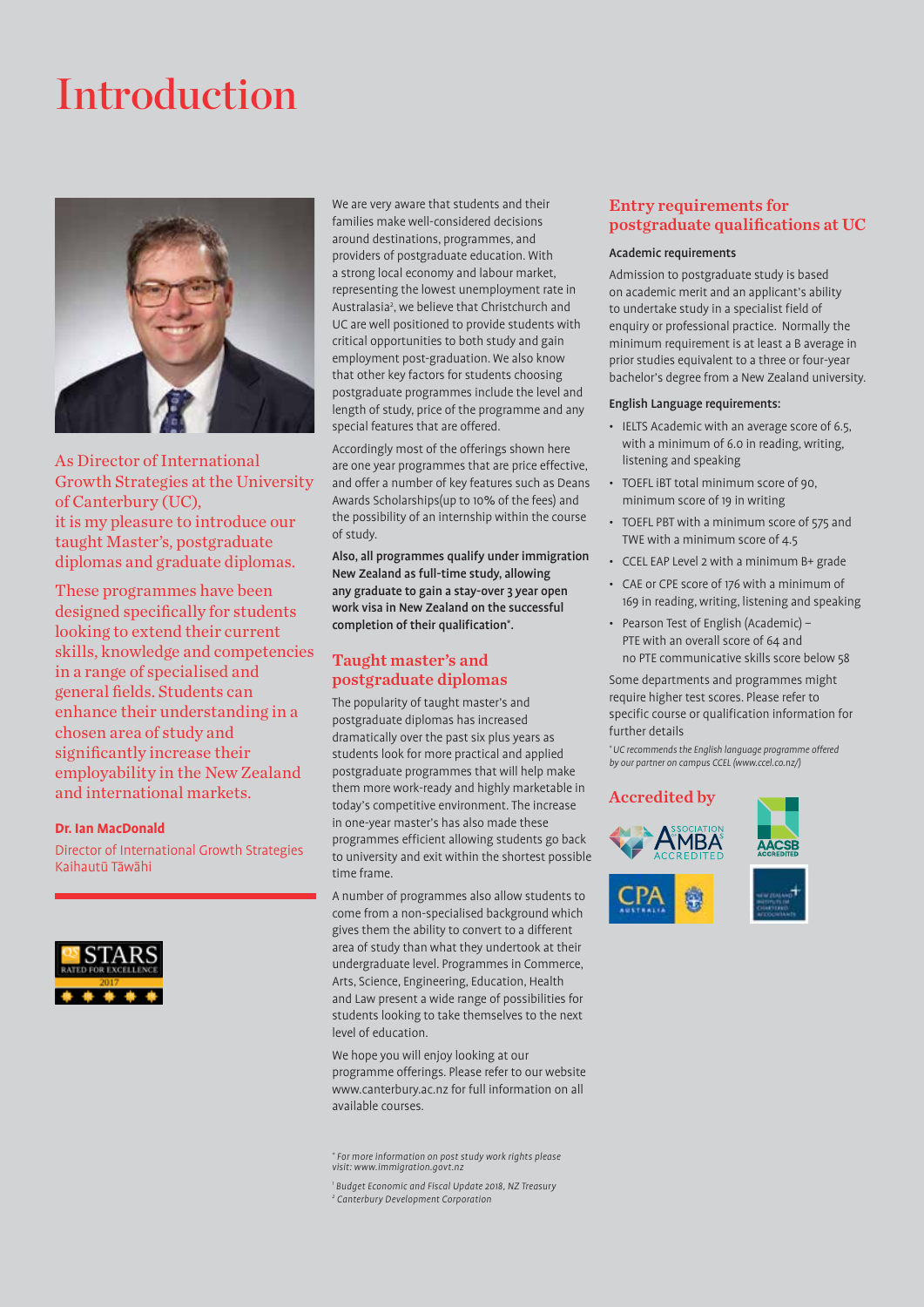# Applied taught Master's and Diploma options at UC



UC offers a number of qualifications taught at the postgraduate diploma and master's level. Featured below are some of our offerings, many of which can be completed in 12 months and which are highly valued internationally. Please note that some courses have specific entry requirements and prerequisites. Visit *www.canterbury.ac.nz/ enrol/postgraduate/entry-requirements/* or contact the relevant academic department or school for further information.

#### Arts

| Oualification                                   | <b>Points</b> | <b>Duration</b> | <b>Start date</b>                                       | <b>SNZ</b> |
|-------------------------------------------------|---------------|-----------------|---------------------------------------------------------|------------|
| Master of Policy and Governance                 | 180           | 12 months       | February                                                | \$34,500   |
| Master of International Relations and Diplomacy | 180           | 12 months       | February                                                | \$34,500   |
| <b>Master of Strategic Communication</b>        | 180           | 12 months       | February                                                | 34,500     |
| Postgraduate Diploma in Arts                    | 120           | 12 months       | February or July                                        | \$23,000   |
| Postgraduate Diploma in Journalism              | 120           | 12 months       | February<br>NB - Applications due 31 Oct of year prior. | \$29,000   |

### Business

| <b>Oualification</b>                                                                                                      | <b>Points</b> | <b>Duration</b> | <b>Start date</b>                  | <b>SNZ</b> |
|---------------------------------------------------------------------------------------------------------------------------|---------------|-----------------|------------------------------------|------------|
| Master of Applied Finance and Economics                                                                                   | 180           | 12-13 months    | January or February                | \$37,500   |
| A Master of Business Administration                                                                                       | 240           | 15 months       | February, April, July or September | \$27,200   |
| A Master of Business Information Systems<br>Accounting, Economics, Finance, Information Systems,<br>Management, Marketing | 180           | 12-15 months    | January or October                 | \$37,500   |
| △ Master of Business Management                                                                                           | 180           | 12-14 months    | January or October                 | \$37,500   |
| A Master of Financial Management                                                                                          | 180           | $12-15$ months  | January or October                 | 37,500     |
| A Master of Professional Accounting                                                                                       | 240           | 15-17 months    | January or October                 | \$50,000   |
| △ Postgraduate Diploma in Business                                                                                        | 120           | 9 months        | January or October                 | \$25,000   |
| Postgraduate Diploma in Business Information Systems                                                                      | 120           | 9-15 months     | January or October                 | \$25,000   |
| <b>Graduate Diploma in Commerce</b>                                                                                       | 120           | 12 months       | February or July                   | \$25,000   |

# Education, Health and Human Development

| Oualification                                           | <b>Points</b> | <b>Duration</b> | Start date       | Cost     |
|---------------------------------------------------------|---------------|-----------------|------------------|----------|
| <b>Master of Education</b>                              | 180           | $12-18$ months  | February or July | \$27,100 |
| Postgraduate Diploma in Health Sciences                 | 120           | 12 months       | February or July | \$36,600 |
| A Graduate Diploma in Teaching and Learning (Primary)   | 165           | 12 months       | January          | \$23,900 |
| A Graduate Diploma in Teaching and Learning (Secondary) | 135           | 12 months       | January          | \$22,900 |
| A Graduate Diploma in Early Childhood Teaching          | 150           | 12 months       | February         | \$26,250 |

MTchgLn (secondary endorsed) – requires teaching subject background in degree.

Δ **Applicants do not require a background in the field of study.**